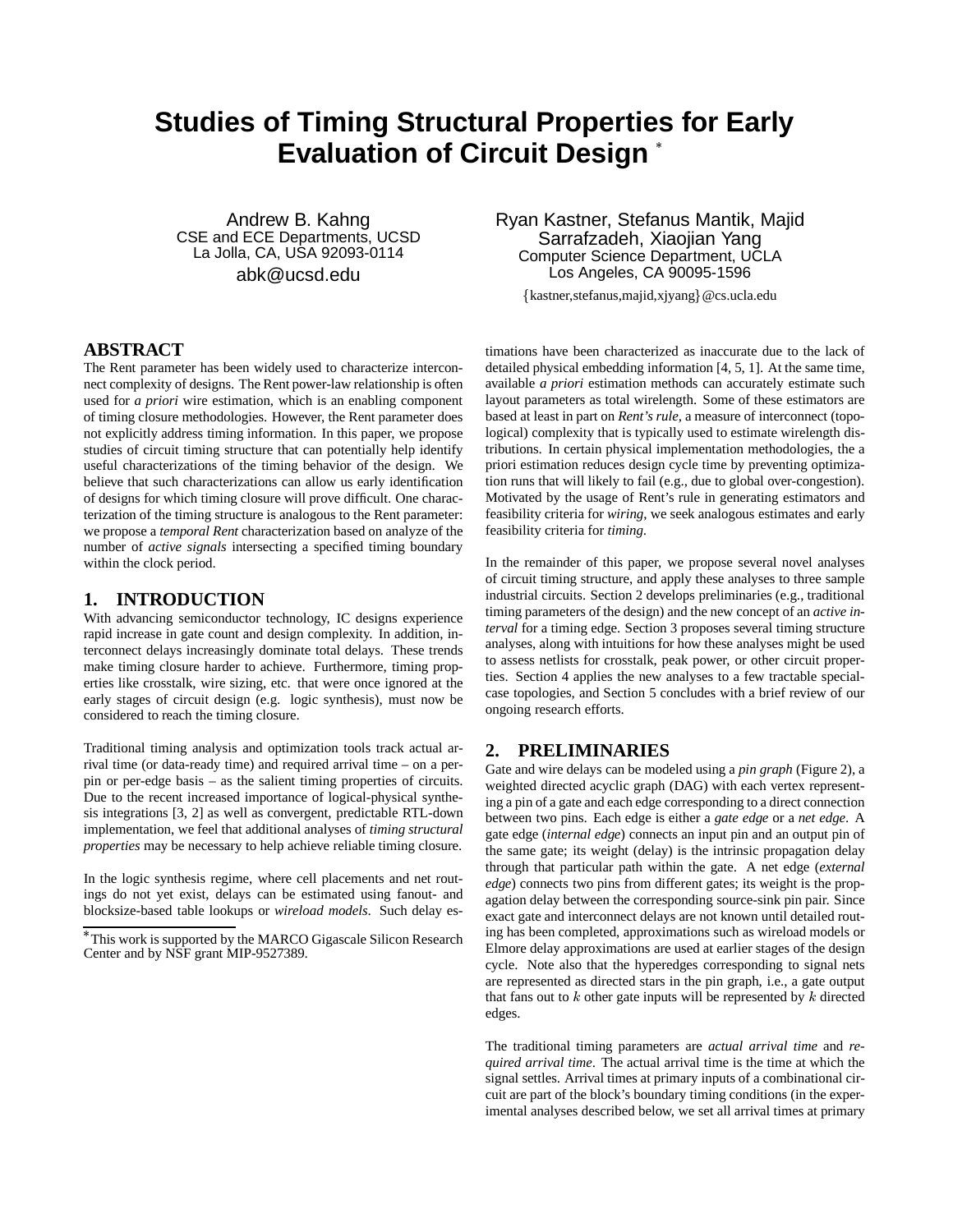

**Figure 1: A small combinational circuit example.**



**Figure 2: The pin graph corresponding to Figure 1.**

inputs to zero). By traversing the circuit in a forward topological manner, we can compute the arrival times for each pin. Let  $a a t_i$ denote the actual arrival time for vertex  $v_i$ , and let  $d_{ij}$  denote the propagation time for edge  $e_{ij}$ . Then:

$$
aat_j = \max_{i: e_{ij} \in E} aat_i + d_{ij}
$$

Required arrival times are computed similarly, considering the vertices in reverse topological order. The required arrival time  $rat_i$  at vertex  $v_i$  is:

$$
rat_i=\text{min}_{j:e_i, i\in E}\,rat_j-d_{ij}
$$

The actual arrival times and required arrival times at all vertices can be computed in  $O(|V| + |E|)$  time. The *slack* of a pin is given by the pin's required arrival time minus its actual arrival time.

A central concept in our work is that of an edge being *active*. We say that an edge  $e_{ij}$  is *active* at time t if and only if  $start_{ij} \leq t \leq end_{ij}$ , where

$$
\begin{array}{l} start_{ij} = \min_{k: e_{ki} \in E} t_k + d_{ki} \\ end_{ij} = \max_{k: e_{ki} \in E} t_k + d_{kj} \end{array}
$$

Intuitively,  $start_{ij}$  is the earliest arrival time possible at the head of the edge,  $v_i$ , given the actual arrival times at all the predecessors of  $v_i$ . By contrast, end<sub>ij</sub> is the latest possible arrival time (which is to say, the "actual" arrival time according to the definition above) at the tail of the edge,  $v_i$ . We say that an edge  $e_{ij}$  is active during its *active interval* [ $start_{ij}$ ,  $end_{ij}$ ]. The key difference from traditional AAT/RAT analysis is that the earliest possible switching time is used as the start time of an edge. $<sup>1</sup>$ </sup>

## **3. TIMING STRUCTURE ANALYSES**

Now that we have defined the active interval of an edge, we wish to determine some possible uses for this definition. Specifically, we develop some useful models/graphs to ascertain timing properties of the design. This is helpful at the early stages of the circuit design as the effect of incremental changes may be estimated. For instance, the effect of a logic synthesis transformation, say gate resizing, could be determined by looking at timing analysis before and after the transformation. Instead of having the circuit designer analyze the timing using an ad hoc, visual inspection, we could characterize properties of the models and do this analysis without human interaction. This is one of the primary goals of the project.

For analysis, three industrial circuit designs are used. The properties of the designs are given in Table 1. The active intervals are calculated during three stages of the design flow: (i) the *pre-placement* stage on which delays are calculated using wireload model, (ii) the *post-placement* stage on which net delays are estimated based on the half-perimeter bounding box of the net, and (iii) the *post-routing* stage. We use Cadence Design Systems' QPlace and WarpRoute tool for placement and routing. The timing data are obtained with Pearl static timing analyzer. Of course, any place and route tool could be used. In fact, it would be interesting to compare the designs across a variety of physical design tools. This may yield intrinsic timing properties of the circuit that are not due to the physical design tool's optimization.

| Name                 |       |       | $\parallel$ # Cells $\parallel$ # Nets $\parallel$ Clock Period |
|----------------------|-------|-------|-----------------------------------------------------------------|
| Design $1 \parallel$ | 42352 | 44490 | $16.6$ ns                                                       |
| Design $2 \parallel$ | 19832 | 22974 | $80$ ns                                                         |
| Design $3 \parallel$ | 21103 | 21230 | $9.09$ ns                                                       |

**Table 1: Design statistics for three industrial circuits.**

# **3.1 Active Interval Distribution Graph**

First, we propose the active interval distribution graph. This graph plots the size of the active interval on the  $x$ -axis and the number of edges on the y-axis where  $y$  is the number of active intervals less than equal to  $x$ . As you can see, it is a cumulative function i.e. it is monotone increasing function. The largest  $x$  value is the length of the clock cycle and by that time, the y value will be  $|E|$  for a properly functioning circuit. The active interval distribution graphs for the three designs are shown in Figure 3.

We believe that a timing optimized design should have a large initial slope as in Design 1. This means that the uncertainty in a large number of edges is low. Ideally, we would want every edge to have a low switching uncertainty to help minimize crosstalk. A common first step in crosstalk constraint generation is to partition the nets into groups according to their switching windows. Nets with disjoint

<sup>&</sup>lt;sup>1</sup>This will count an edge as "active" even if it is only glitching, but we believe that this is a more relevant criterion when we consider power and signal integrity analyses. In general, our proposed methods will ignore the logic function of the circuit, including sensitization.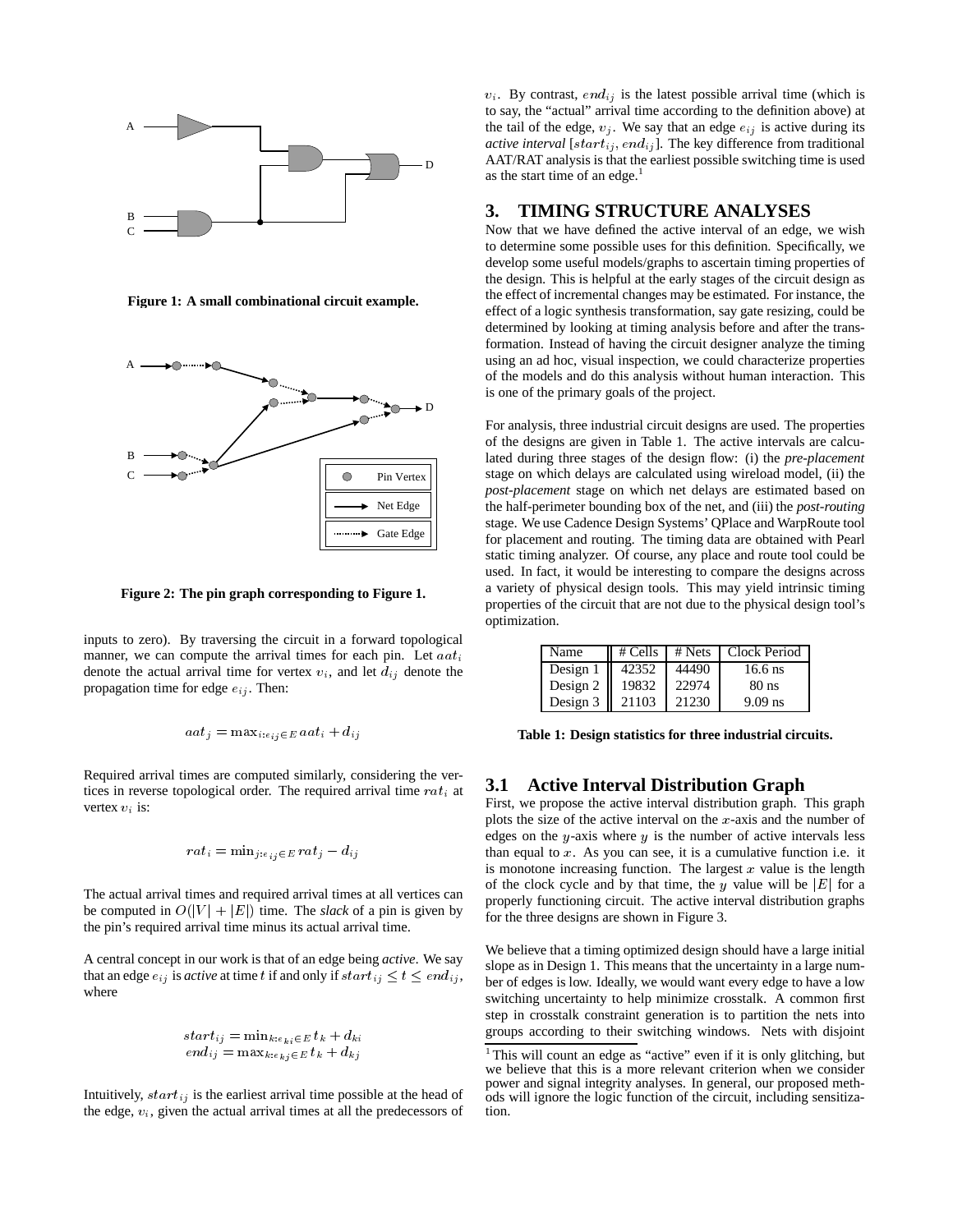

**Figure 3: Distribution of the active interval sizes for three different designs (from top to bottom: design1, design2, design3). Each figure has three lines corresponding to the pre-placement, post-placement and post-routing distributions.**

switching windows are partitioned into separate groups. Nets that do not switch at the same time cannot cause crosstalk on each other, hence they can be routed adjacent to another without negative effect. Also, crosstalk noise may cause circuit glitches that lead to incorrect circuit behavior even with disjoint switching windows. One must consider this case separately. Even in this case, wire uncertainty is important because the duration of the switching time factors into causing a circuit glitch. In order to be conservative, a large uncertainty would cause an overestimation of the switching time which could possibly be the difference between causing a glitch and safe behavior. Therefore, uncertainty may cause unnecessary crosstalk constraints for routing of the nets.

The real uncertainty would be the active interval minus the delay of the edge. If the edge has large delay this could be mistaken as a large uncertainty which is not the case. Essentially, we are trying to make the signals to a gate arrive at the same time. If they all arrive simultaneously (with no uncertainty), then signals will propagate through the gate (modulo difference in pin to pin gate delay), hence the output of the gate would have little to no uncertainty.

# **3.2 Clock Cycle Activity Graph**

Our next graph plots the number of active intervals switching at a given time over the clock cycle. Here, the  $x$ -axis is the clock cycle offset which varies from zero – the start of the clock cycle – to the length of the clock cycle. The y-axis represents the number of edges that are currently active at the current time. Figure 4 gives the plots for the three considered designs.

In this case, we feel that a "flatter" plot, i.e. a plot with small slope and large integral value, corresponds to a better design. A "flat" plot means that the switching is well distributed across the clock cycle. First, we want a significant number of switching edges near the end of the cycle. Consider a design with minimal switching at the end of the clock cycle. This means that there are a small number of critical paths. Therefore, it is likely possible to perform timing optimizations on these small number of paths to achieve a design with larger frequency. We believe that a well-optimized circuit would have a decent number of critical paths. Hence, it would be unlikely that further optimization would reduce the clock cycle. Additionally, a design that switches over the entire clock cycle would not have "hot spots" i.e. a time when a large amount of switching occurs. Hot spots have negative implications towards circuit reliability and power dissipation.

Figure 5 shows a similar analysis that can be done for node activity up to time  $x$ . A node is considered active if an edge that is connected to its output pin is active. Let the  $x$ -axis be the time from start of cycle, let the <sup>y</sup>-axis corresponds to the number of nodes that have their last arrival time less than or equal to  $x$ . In this case, the "goodness" of the plot is more easily measured. A 45 degree line would be an ideal circuit. Therefore, we could do a comparison of the actual plot to the 45 degree line to determine the quality of the design. For this reason, these graphs are preferable to those in Figure 4.

# **3.3 Temporal Analogue to Rent's Rule**

Our final graphs plot the edges analogous to Rent's rule, on which they are applied in the timing domain. Instead of finding relationships between pins and nets, we are looking at relationships between pins and communicating nets. Table 2 compares the Rent components to the proposed temporal components.

Rent's rule states that there is a relationship between the number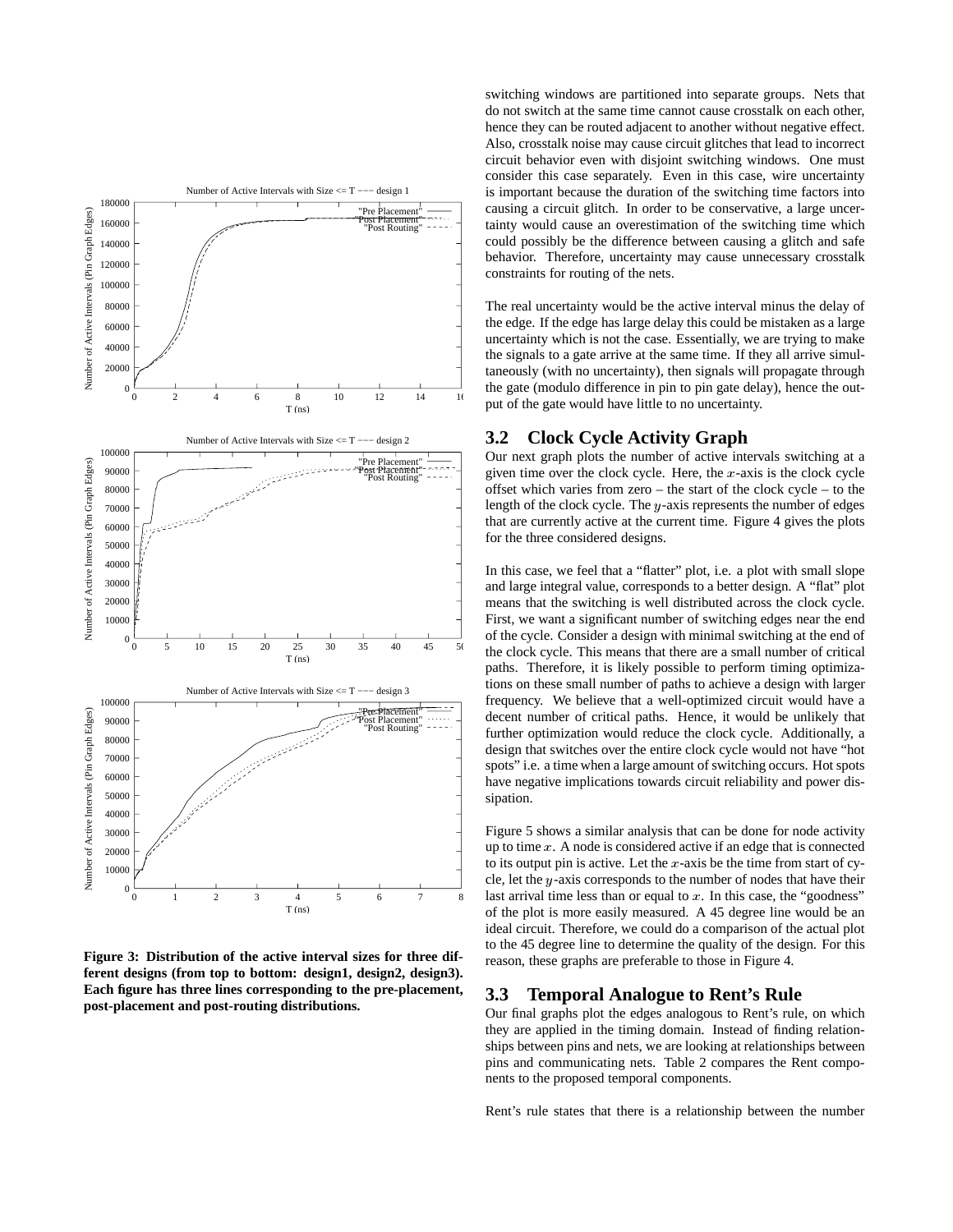

**Figure 4: Clock cycle activity graphs for three different designs (from top to bottom: design1, design2, design3). The curves represent the number of edges that are active at time** t**. Each figure has three lines corresponding to the pre-placement, postplacement and post-routing distributions.**

**Figure 5: Growth of activity nodes for three different designs (from top to bottom: design1, design2, design3). The curves represent the number of active nodes that have switched by time** <sup>t</sup>**. Each figure has three lines corresponding to the pre-placement, post-placement and post-routing distributions.**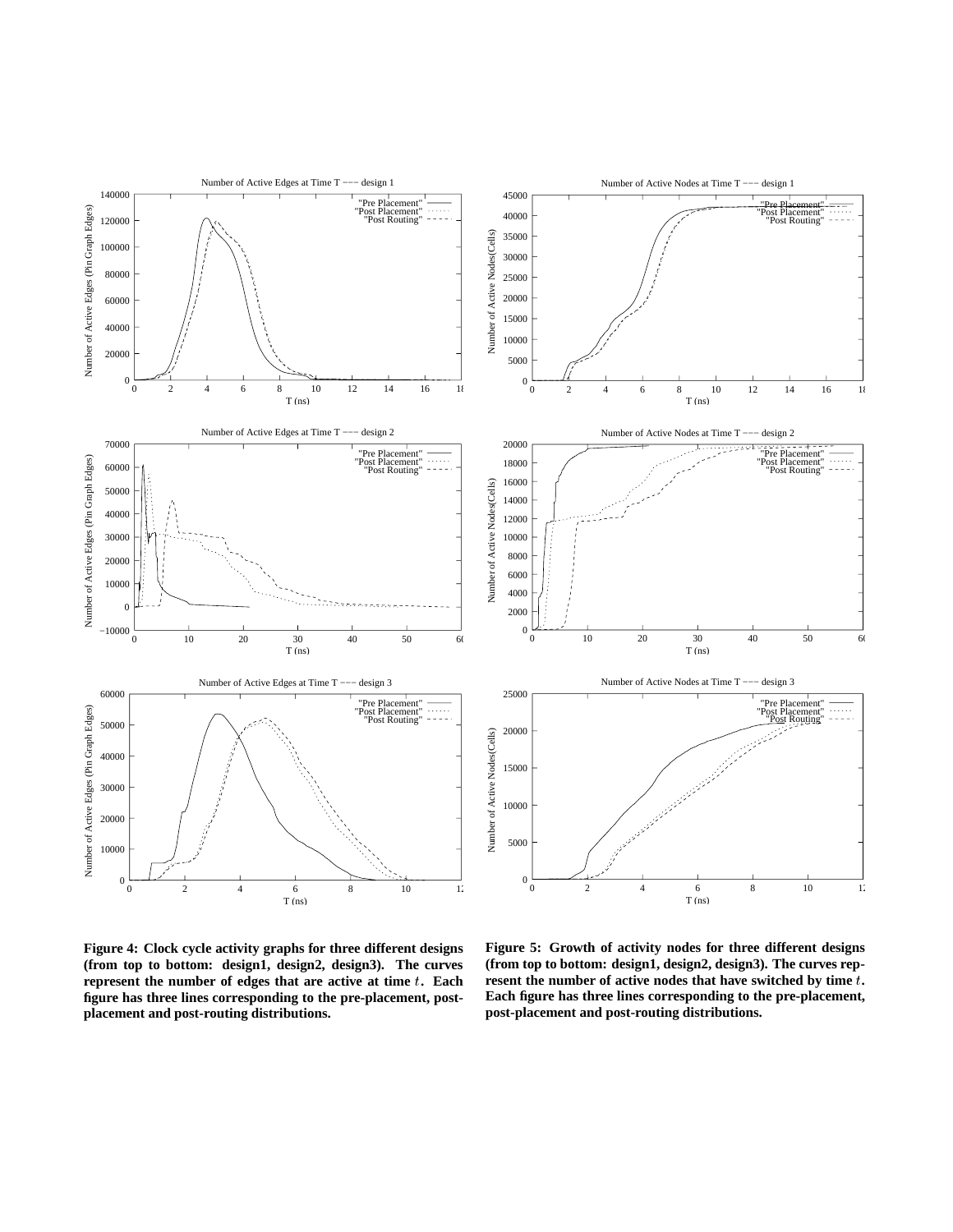|                         | Rent's parameter     | Temporal analogue     |
|-------------------------|----------------------|-----------------------|
| Basic counting ele-     | Cell                 | Time slice            |
| ment $(x$ -axis value)  |                      |                       |
| Basic variable ele-     | External net         | Signal                |
| ment ( $y$ -axis value) |                      |                       |
| Counting domain         | Chip area            | Time axis             |
| possible<br>Largest     | Entire chip          | Entire clock cycle    |
| domain                  |                      |                       |
| Condition<br>to         | Connection<br>from   | Data sent from in-    |
| "count"<br>variable     | cells inside area to | side (outside) time   |
| element                 | cells outside area   | slice to outside (in- |
|                         |                      | side) time slice      |

**Table 2: Comparison of basic elements in Rent's Rule to the temporal domain.**

of cells inside an area/partition and their connections to cells outside that area/partition. The equivalent in the time domain would be somewhat similar. The relationship would still be between pins inside and outside an "area" except, the area would be temporal, i.e., a time slot. The "connections" would be both physical and temporal which mean that a net must physically connect a set of pins, but the net may or may not be actively communicating during a certain time period. We call a net as a *signal* if it is actively communicating data between pins. So, the equivalent Rent's rule area (or partition) would be a time slot. While the largest area in the traditional Rent's rule is the entire chip, the largest time slot (or area) in this temporal Rent domain is a clock cycle. The traditional net is replaced by a signal (a communicating net).

Given a time slot delta, we want to measure the amount of external communications done between that time slot and the "outside" or remaining time in the cycle. A communication could be defined as a signal starting inside the time slot and ending outside of the slot and/or starting outside the time slot and ending inside the time slot. A signal that starts and ends inside a time slot would not be considered. An initial experiment is done using the active interval as the communication window. By varying the size of the time slots, we can effectively get similar measurements in the time domain as Rent's rule does in the space domain.

The exact formulation is as follows:

- 1. Let M be the duration of time interval,  $0 \leq M \leq CP$ , where CP is the clock period.
- 2. Let  $B(M)$  be the "boundary size of M", i.e., expected (average) number of active intervals that have exactly one endpoint inside a time interval of duration M.
- 3. A time interval of duration M is of form  $[a, b]$  where  $0 \leq a$ ,  $b = a + M \leq CP$ . if  $M \to 0$ , then  $B(M) \to 0$ ; if  $M \to$  $CP$ , then  $B(M) \rightarrow 0$

Figure 6 shows the graphs for the three designs.



**Figure 6: "Temporal Rent's Rule" analysis for three different designs (from top to bottom: design1, design2, design3). The curves show average number of boundary size for time interval** T. The x-axis represents the size of the time interval. The y**axis represents the boundary size for a given time interval. Each figure has three lines corresponding to the pre-placement, postplacement and post-routing distributions.**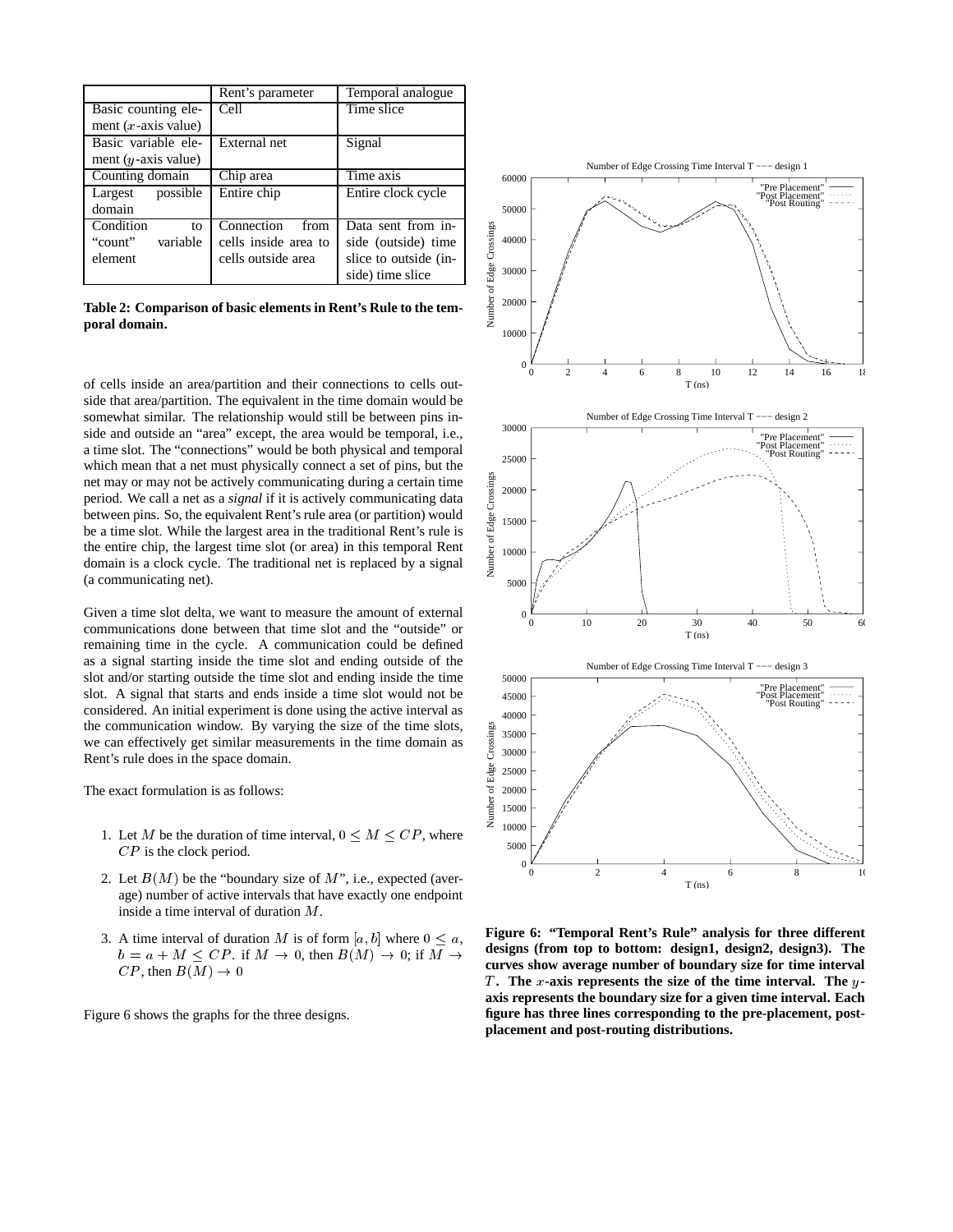## **4. ANALYSES OF SPECIAL-CASE CIRCUITS**

In this section, we will apply the same methodology on some special circuits. A special circuit is an artificial circuit with special topology. It could be a *ring*, a *binary tree*, a *mesh*, a *clique*, or a *Rentian* circuit.<sup>2</sup> Analysis of these special circuits will help us to understand the new metrics defined in the previous section.

To analyze these special circuits, we make some assumption to simplify the circuits. First, we assume that all the gate delays in the special circuits are zero. Thus we can focus on the wire delay in the analysis. Second, we assume that all the wires have unit delay for all special circuits. The only exception is the clique circuit. We will discuss clique circuit under two assumptions of wire delay: unit wire delay, and wire delay proportional to wire length. Finally, we specify the signal directions in special circuits to obtain physically correct designs.

For each type of special circuit, let  $n$  be the number of cells, the clock cycle activity graph for this circuit will be drawn. The other important figure, active interval graph, is straightforward since all the wires have unit delay. Only in the clique circuit case, when wires have different delays, we draw both clock cycle activity graph and active interval graph.

# **4.1 Simple Circuits: Rings, Binary Trees, Meshes and Cliques**

#### *Ring*

A ring circuit consists of a set of cells with one input and one output. The cells are connected in serial and the output pin of last cell is connected to the input pin of the first cell. The circuit and its corresponding active-edge curve is shown in Figure 7. In a ring circuit, the number of active edges at a given time will always be a constant because there is no delay uncertainty and when an edge becomes active, the previous active edge becomes inactive at the same time.





#### *Binary Tree*

A binary tree circuit consists of a set of cells with one input and one output. However, each output pin of a cell is connected to the input pin of two other cells, i.e., all internal nets have 2 fanouts. The circuit and its corresponding clock cycle activity graph is shown in Figure 8. As time progresses, the number of active edges doubled every time a signal is propagated out from a cell.



**Figure 8: A binary tree circuit and its clock cycle activity graph.**

### *Mesh*

A mesh circuit consists of a set of cells with two inputs and one output. Each output pin of a cell is connected to one of the input pins of two other cells (a 2 fanout net). The circuit and its corresponding clock cycle activity graph is shown in Figure 9. Similar to the binary tree circuit where as time progresses, the number of active edges increases. However, for mesh circuits, the increase of the number of active edges is linear, instead of exponential in binary tree circuits.

#### *Clique*

There are two variations for clique circuits. In the first case, we assume that wires have different delays, and the delay of a wire is proportional to its length. For example, the wire delay between the first cell (the source cell that has  $n - 1$  external connections) and the second cell (the cell that has  $n - 2$  external connections) is one unit. However, the wire delay between the first cell and the last cell (the sink cell that has  $n - 1$  inputs and no output) is  $n - 1$  unit. In other words, the wire delay between cell  $c_i$  and cell  $c_j$  is the maximum number of hops from  $c_i$  to  $c_j$ , regardless of the existence of a direct connection between  $c_i$  to  $c_j$ . Figure 10 presents the clique circuit and its clock cycle activity graph under this assumption. The growth of active edges for this variation of clique circuits follows an inverse quadratic curve where it reaches its peak at the middle of the time period.

If we assume that all wires have the same unit delay, the net edges generated from wires have delay uncertainty. Thus the active-interval

<sup>&</sup>lt;sup>2</sup>A Rentian circuit is a circuit which obeys Rent's rule.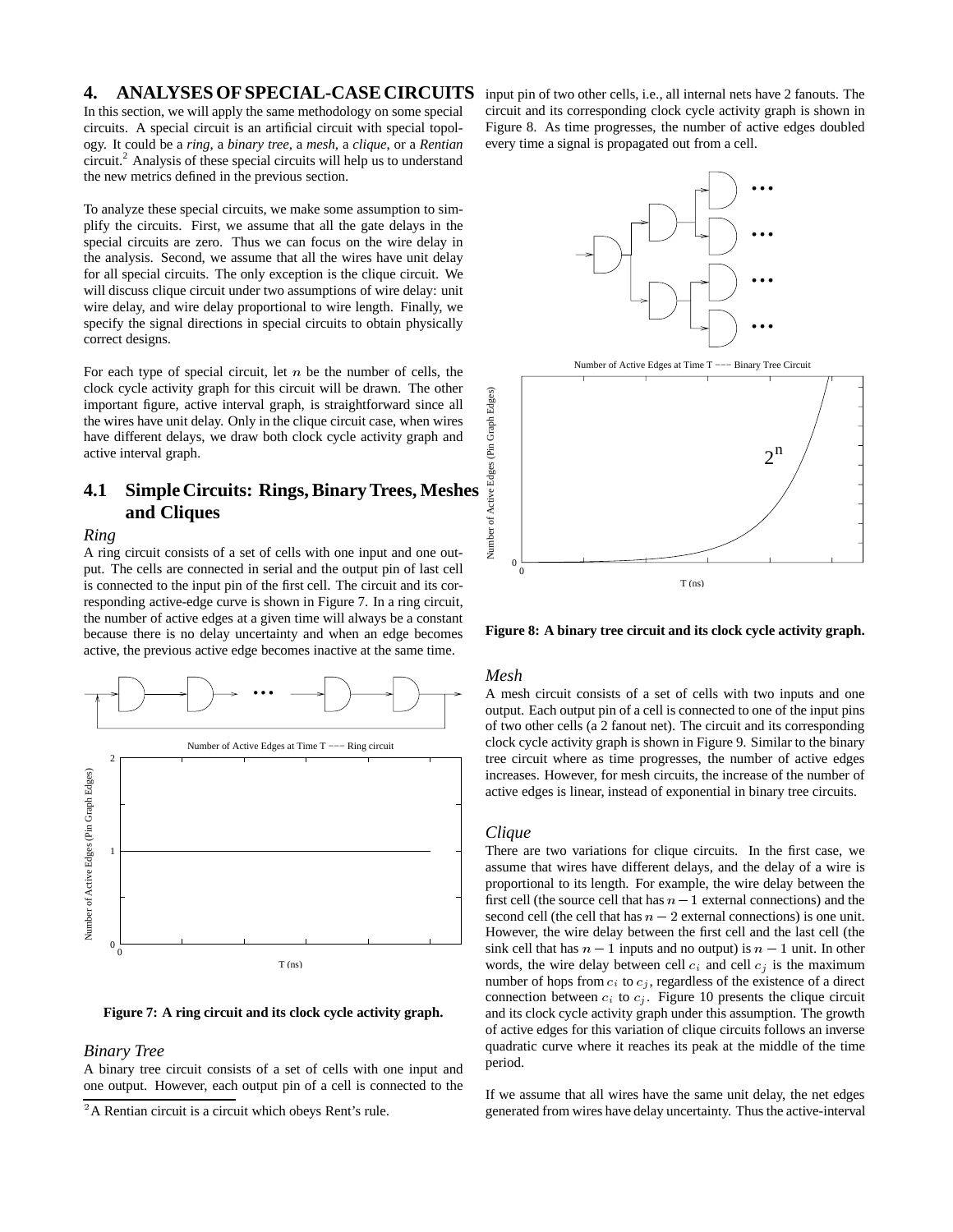

**Figure 9: A mesh circuit and its clock cycle activity graph.**



**Figure 10: A clique circuit and its clock cycle activity graph.**

curve is not trivial. We draw both active-interval and active-edge curve in this case. Figure 11 shows these two curves.

## **4.2 Rentian Circuits**

A Rentian circuit is a circuit that obeys Rent's Rule. Rent's rule is an empirical observation first described by Landman and Russo [6]. It states the relationship between the number of cells  $B$  in a subcircuit of a partitioned design, and the number of external connections  $P$  of the subcircuit. Specifically,

$$
T=AB^p
$$



**Figure 11: A clique circuit's active interval distribution (top) and clock cycle activity graph (bottom).**

where  $A$  is the average number of nets per cell and  $p$  is the Rent exponent.

A rentian circuit example: A=3, p=0.5



**Figure 12: Use breadth-first search to define edge direction for "Rentian" circuit.**

To analyze the timing structural properties for an ideal Rentian design, we specify the wire directions as the following. For the sake of simplicity, we assume that all nets are two-terminal nets and there is only one source node in the design. $3$  From the source node we do breadth-first search (BFS). The direction of each edge created in BFS is defined as from the lower level (early visited) node to higher level (late visited) node. Figure 12 illustrates the edge directions for a Rentian design.

Also, Figure 12 shows an example of how the number of active edges varies as the time passes. Assume that all wires have one unit delay.

<sup>&</sup>lt;sup>3</sup>This analysis can be extended for more complicated cases.